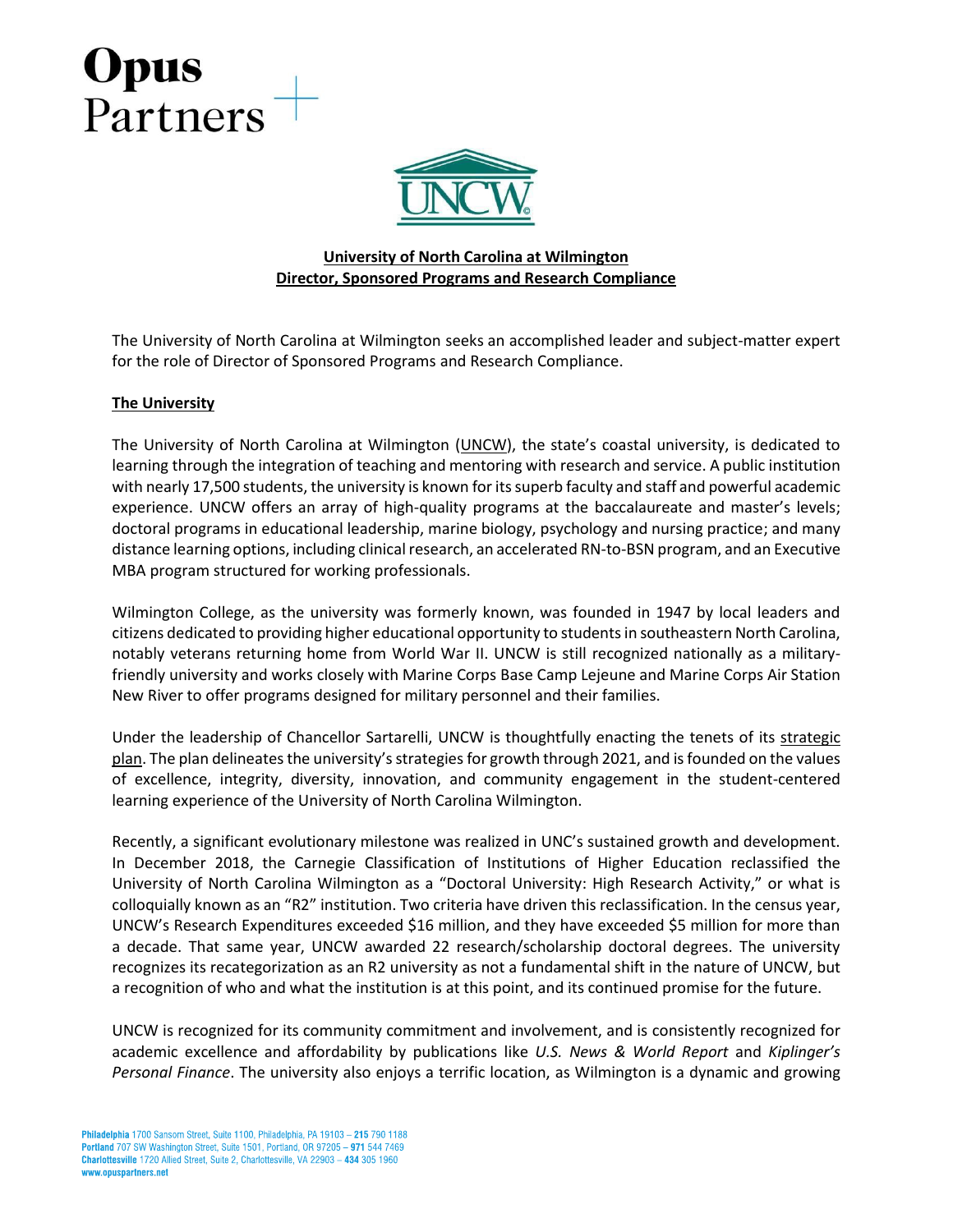community and popular travel destination because of its waterfront, historic district, mild climate, and annual events such as the Azalea Festival and Wilmington Riverfest.

#### **Office of Sponsored Programs**

The Office of Sponsored Programs and Research Compliance ("[SPARC](https://uncw.edu/sparc/)") is responsible for the pre- and post-award oversight of externally sponsored programs at UNCW.

SPARC provides complete cradle-to-grave sponsored program administration and support including identifying funding sources, assisting faculty with proposal development, overseeing the responsible management of sponsored projects, and ensuring university compliance with contract/grant fiscal and regulatory requirements.

SPARC is responsible for ensuring the university remains in compliance with federal and state policies pertaining to research. The office accepts funds provided to the university and is accountable for the legal compliance with sponsor (federal, state, local and private sources) regulations and policies. SPARC is the contact point for federal and state audits, both fiscal and programmatic, on contracts and grants. Additionally, SPARC administers internal grant programs and the return of F&A to departments.

The office is designed to serve all faculty and staff needs for externally funded projects and programs.

#### **The Director Role**

Reporting to the Associate Provost for Research & Innovation, the Director of SPARC leads, mentors, trains, and manages a team of eleven sponsored research administration professionals. The SPARC staff is organized in three functional groups: pre-award specialists; post-award specialists, and a Financial Compliance Officer who reports to an Assistant Director for Agreements. The Assistant Director additionally has signatory authority for the university.

As an experienced manager and subject-matter expert, the Director leads and manages the SPARC staff to facilitate, enhance, and grow sponsored programs across the University, while ensuring the effective, timely, and compliant management of university research and sponsored programs awards.

The Director is called on by colleagues throughout campus as a trusted advisor and collaborator in sponsored research administration. They will be an integral component of growing and supporting UNCW research in partnership with faculty members and staff along with deans, department chairs, center directors, the Research Integrity Office, Office of Innovation and Commercialization, and the Center for Innovation and Commercialization.

#### Primary Responsibilities Include:

- Oversees university compliance with regulations, policies, and laws that govern externally sponsored programs and research activities.
- Designs and administers internal policies, guidelines, and procedures relevant to the research environment to effect compliance with sponsor requirements, including for the management of research and sponsored programs funding.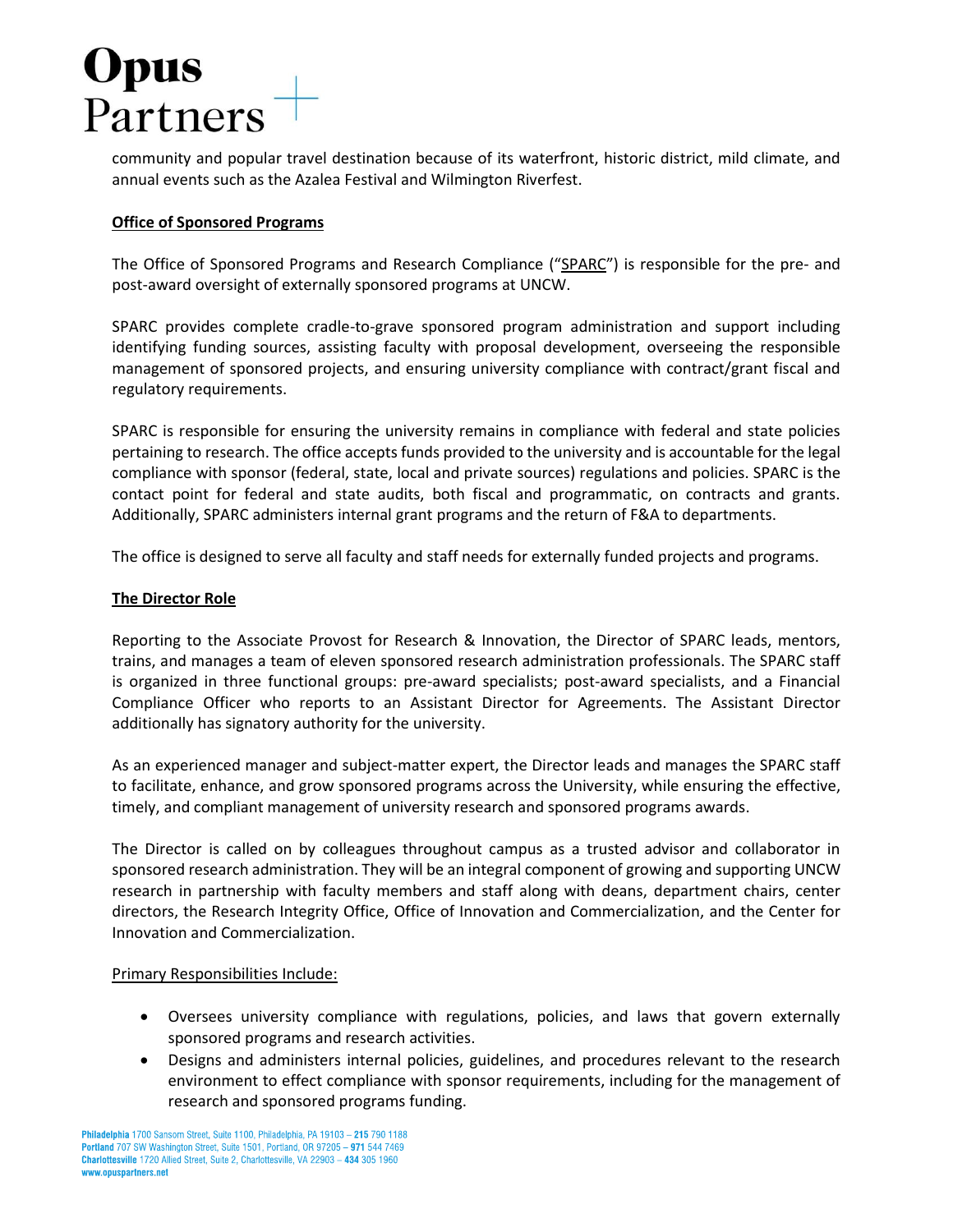- Plans and implements sponsored programs/contracts and grants information systems and electronic research administration (ERA) initiatives.
- Serves as primary Authorized Official for all UNCW sponsored program activities, including grant award/contract negotiation and acceptance.
- Provides effective and empowering leadership and supervision for the SPARC staff.
- Empowers staff to problem-solve and promote teamwork in order to provide excellent customer service.
- Stays informed of federal and state issues related to sponsored program activities
- Manages internal grant programs, F&A (indirect) cost return, and cost sharing programs as appropriate.
- Partners with senior leadership, SPARC team members, other members of the UNCW Research and Innovation Services Team (e.g., Research Integrity Office, Office of Innovation and Commercialization, Center for Innovation and Commercialization), deans, department chairs and center directors to identify, develop, and implement sponsored program innovations to enhance and grow UNCW research.
- Oversees sponsored program related contract and grant negotiations, grant review, material transfer, data use, and confidentiality agreement review and negotiation.
- Develops, improves, enhances, and streamlines business processes related to research and sponsored project related activities in UNCW operations.
- Represents UNCW on the regional and national level for research administration/sponsored programs issues. Serves as a liaison between funding agencies and the university.
- Promotes faculty development by ensuring new faculty are orientated to sponsored programs and research compliance and collaborating with other units for continued faculty professional development related to research and sponsored programs.
- Collaborates with faculty, staff, and administrative leadership to address client service, strategic planning, work process review and enhancement and education needs, human resources, budget and finance, and infrastructure for SPARC.
- Ensures maintenance of data, oversees preparation of institutional reports and provides researchrelated metrics.
- Oversees the financial management of SPARC, including the development and implementation of annual budgets.
- Ensures provision of excellent customer assistance to faculty, staff, and personnel from outside agencies and communicates SPARC activities and success to all constituents.

#### **Qualifications**

The successful candidate will have a Master's Degree along with at least seven to ten years of experience in sponsored research administration with a track record of successful, progressively responsible experience in academic sponsored programs administration, or a Bachelor's degree with extensive demonstrated experience and successful track record. They will be a strong manager, with significant experience leading, mentoring, training, supervising, and developing staff.